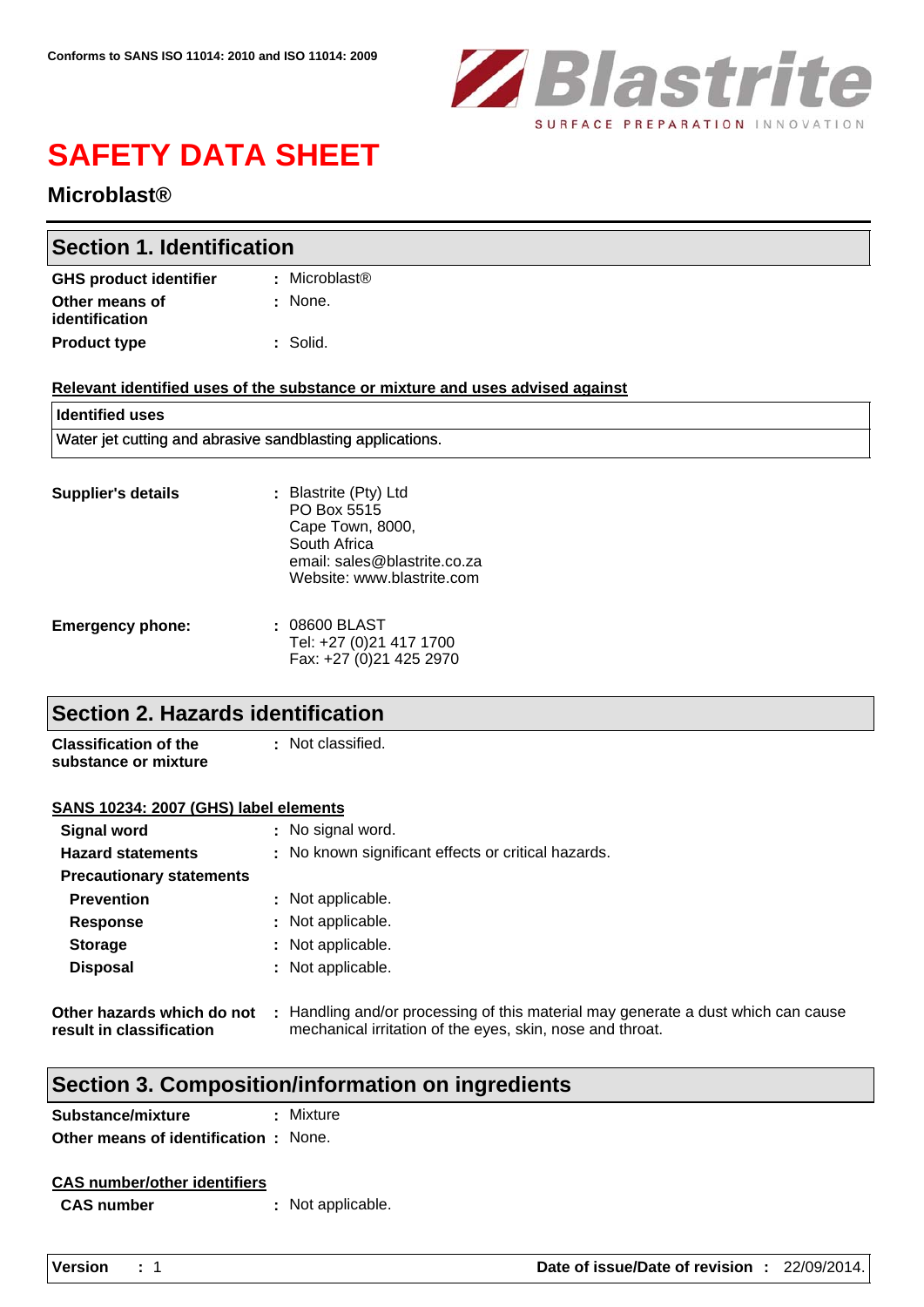## **Section 3. Composition/information on ingredients**

**EC number :** Mixture.

| <b>Product code</b> | Not available. |
|---------------------|----------------|
|                     |                |

| Ingredient name                                                                   | $\%$    | <b>CAS number</b> |
|-----------------------------------------------------------------------------------|---------|-------------------|
| Almandine Garnet Fe <sub>3</sub> AL <sub>2</sub> (SiO <sub>4</sub> ) <sub>3</sub> | 80 - 85 | 1302-62-1         |
| Ilmenite (FeTiO <sub>3</sub> )                                                    | 15 - 20 | 12168-52-4        |

**Silica (Alpha) quartz concentration <1%. Alpha quartz is not found to be present in the sample at the level above either of the SSPC AB1 limits. The product is thus classified as Class A.**

Chemical composition measured in oxide form: Calcium: <2% Magnesium: <5% Manganese: <3%

**There are no additional ingredients present which, within the current knowledge of the supplier and in the concentrations applicable, are classified as hazardous to health or the environment and hence require reporting in this section.**

**Occupational exposure limits, if available, are listed in Section 8.**

# **Section 4. First aid measures**

#### **Description of necessary first aid measures**

| Eye contact         | : In case of contact, immediately flush eyes with plenty of water for at least 15<br>minutes. Get medical attention if irritation develops.                                                                                                                                                      |
|---------------------|--------------------------------------------------------------------------------------------------------------------------------------------------------------------------------------------------------------------------------------------------------------------------------------------------|
| <b>Inhalation</b>   | : No effect when product is in its virgin state.                                                                                                                                                                                                                                                 |
|                     | If used in a process which generates dust, remove victim to fresh air and keep at<br>rest in a position comfortable for breathing. Loosen tight clothing such as a collar,<br>tie, belt or waistband. Get medical attention immediately.                                                         |
| <b>Skin contact</b> | : Flush contaminated skin with plenty of water. Get medical attention if irritation<br>develops.                                                                                                                                                                                                 |
| Ingestion           | : Remove victim to fresh air and keep at rest in a position comfortable for breathing.<br>Do not induce vomiting unless directed to do so by medical personnel. If vomiting<br>occurs, the head should be kept low so that vomit does not enter the lungs. Get<br>medical attention immediately. |

#### **Most important symptoms/effects, acute and delayed**

| <b>Potential acute health effects</b> |                                                                                                                             |  |
|---------------------------------------|-----------------------------------------------------------------------------------------------------------------------------|--|
| Eye contact                           | : No significant irritation expected other than possible mechanical irritation.                                             |  |
| <b>Inhalation</b>                     | : No effect when product is in its virgin state.                                                                            |  |
|                                       | If used in a process which generates dust, no significant irritation expected other<br>than possible mechanical irritation. |  |
| <b>Skin contact</b>                   | : None identified.                                                                                                          |  |
| Ingestion                             | : None identified.                                                                                                          |  |
| Over-exposure signs/symptoms          |                                                                                                                             |  |
| Eye contact                           | : Adverse symptoms may include the following:<br>pain<br>watering<br>redness                                                |  |
| <b>Inhalation</b>                     | : No effect when the product is in its virgin state.                                                                        |  |
|                                       | If used in a process which generates dust, exposure can cause coughing, chest<br>pains and difficulty in breathing.         |  |
| <b>Skin contact</b>                   | : No specific data.                                                                                                         |  |
| Ingestion                             | No specific data.                                                                                                           |  |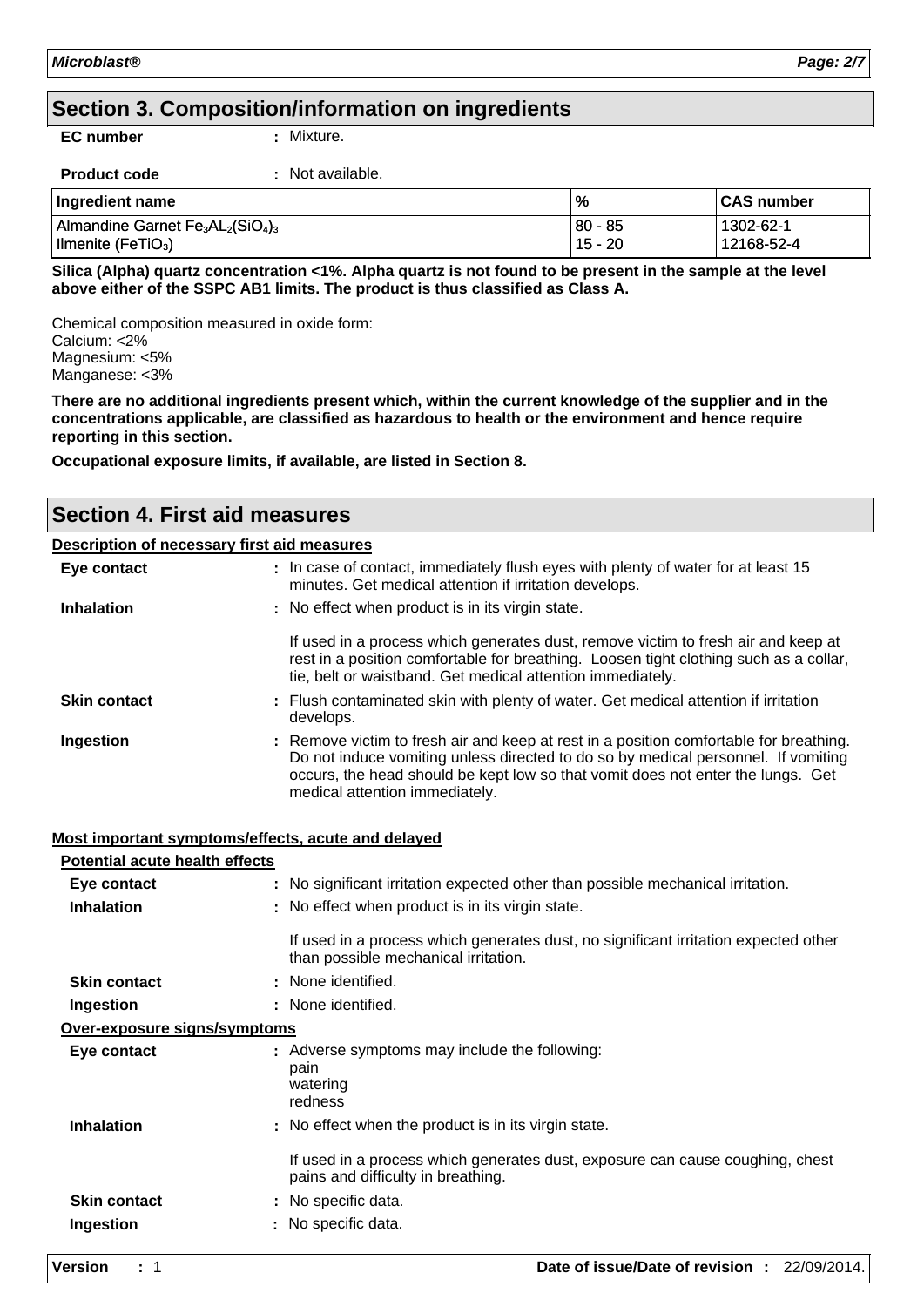# **Section 4. First aid measures**

| Indication of immediate medical attention and special treatment needed, if necessary |                                           |                                                                                   |
|--------------------------------------------------------------------------------------|-------------------------------------------|-----------------------------------------------------------------------------------|
| Notes to physician                                                                   | quantities have been ingested or inhaled. | : Treat symptomatically. Contact poison treatment specialist immediately if large |
| <b>Specific treatments</b>                                                           | : No specific treatment.                  |                                                                                   |
| <b>Protection of first-aiders</b>                                                    | : No special measures required.           |                                                                                   |

**See toxicological information (Section 11)**

## **Section 5. Fire-fighting measures**

| <b>Extinguishing media</b>                               |                                      |
|----------------------------------------------------------|--------------------------------------|
| Suitable extinguishing<br>media                          | : Non-flammable substance.           |
| Unsuitable extinguishing<br>media                        | : Not applicable.                    |
| Specific hazards arising<br>from the chemical            | : Not applicable.                    |
| <b>Hazardous thermal</b><br>decomposition products       | : Not applicable.                    |
| <b>Special protective actions</b><br>for fire-fighters   | : No special measures are required.  |
| <b>Special protective</b><br>equipment for fire-fighters | : No special protection is required. |

## **Section 6. Accidental release measures**

| Personal precautions, protective equipment and emergency procedures |  |                                                                         |  |
|---------------------------------------------------------------------|--|-------------------------------------------------------------------------|--|
| For non-emergency<br>personnel                                      |  | : No special measures are typically indicated.                          |  |
|                                                                     |  | For emergency responders : No special measures are typically indicated. |  |
|                                                                     |  | <b>Environmental precautions :</b> No special measures are required.    |  |

#### **Methods and materials for containment and cleaning up**

| <b>Small spill</b> | : Move containers from spill area. Vacuum or sweep up material and place in a<br>designated, labeled waste container. Dispose of via a licensed waste disposal<br>contractor. [Note: see section 1 for emergency contact information and section 13 for<br>waste disposal.] |
|--------------------|-----------------------------------------------------------------------------------------------------------------------------------------------------------------------------------------------------------------------------------------------------------------------------|
| Large spill        | : Move containers from spill area. Vacuum or sweep up material and place in a<br>designated, labeled waste container. Dispose of via a licensed waste disposal<br>contractor. [Note: see section 1 for emergency contact information and section 13<br>for waste disposal.] |

# **Section 7. Handling and storage**

| <b>Precautions for safe</b> | : If used in a process which generates dust:                                                                                                                                |
|-----------------------------|-----------------------------------------------------------------------------------------------------------------------------------------------------------------------------|
| handling                    | Put on appropriate personal protective equipment (see Section 8). If during normal<br>use the material presents a respiratory hazard, use only with adequate ventilation or |
|                             | wear appropriate respirator. Keep in the original container or an approved alternative<br>made from a compatible material, kept tightly closed when not in use.             |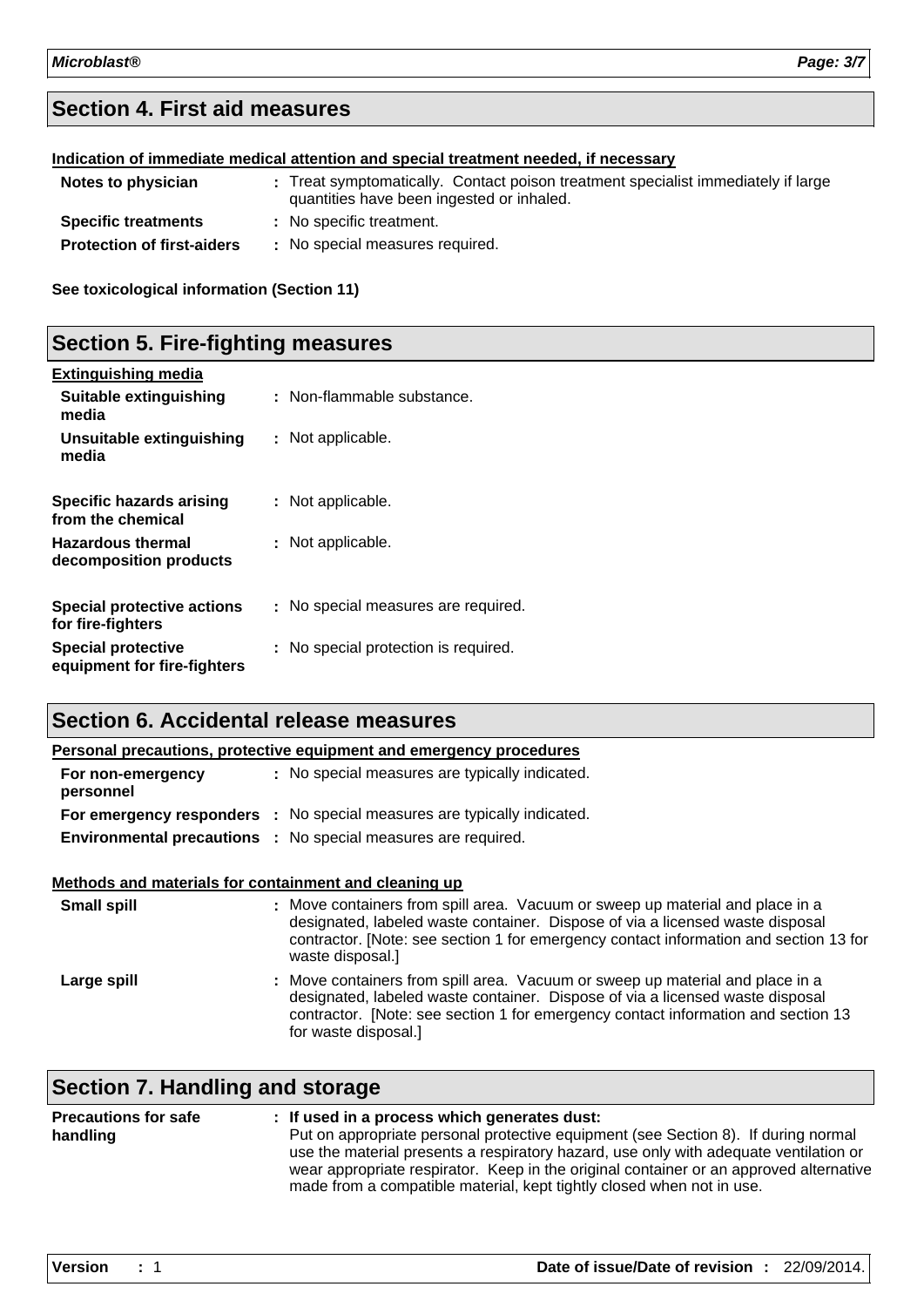## **Section 7. Handling and storage**

**including any incompatibilities**

**Conditions for safe storage,** : Store in accordance with local regulations. Store in a dry, well-ventilated area, away from incompatible materials (see section 10) and food and drink.

## **Section 8. Exposure controls/personal protection**

#### **Control parameters**

| ×<br>۹<br>٧ |  |
|-------------|--|
|-------------|--|

| <b>Recommended monitoring</b><br>procedures | : If this product contains ingredients with exposure limits, personal, workplace<br>atmosphere or biological monitoring may be required to determine the effectiveness<br>of the ventilation or other control measures and/or the necessity to use respiratory<br>protective equipment.                                         |
|---------------------------------------------|---------------------------------------------------------------------------------------------------------------------------------------------------------------------------------------------------------------------------------------------------------------------------------------------------------------------------------|
| <b>Appropriate engineering</b><br>controls  | : If user operations generate dust, fumes, gas, vapor or mist, use process enclosures,<br>local exhaust ventilation or other engineering controls to keep worker exposure to<br>airborne contaminants below any recommended or statutory limits.                                                                                |
| <b>Environmental exposure</b><br>controls   | : Emissions from ventilation or work process equipment should be checked to ensure<br>they comply with the requirements of environmental protection legislation. In some<br>cases, fume scrubbers, filters or engineering modifications to the process equipment<br>will be necessary to reduce emissions to acceptable levels. |

## **Individual protection measures**

| <b>Eye/face protection</b>    | : Safety eyewear complying with an approved standard should be used when a risk<br>assessment indicates this is necessary to avoid exposure to dusts.                                                                                                                                                                                                                    |
|-------------------------------|--------------------------------------------------------------------------------------------------------------------------------------------------------------------------------------------------------------------------------------------------------------------------------------------------------------------------------------------------------------------------|
| <b>Hand protection</b>        | : Wear gloves if a risk assessment indicates this is necessary.                                                                                                                                                                                                                                                                                                          |
| <b>Body protection</b>        | : Personal protective equipment for the body should be selected based on the task<br>being performed and the risks involved and should be approved by a specialist<br>before handling this product.                                                                                                                                                                      |
| Other skin protection         | : Appropriate footwear and any additional skin protection measures should be<br>selected based on the task being performed and the risks involved and should be<br>approved by a specialist before handling this product.                                                                                                                                                |
| <b>Respiratory protection</b> | : If used in a process which generates dust:<br>Use a properly fitted, air-purifying or air-fed respirator complying with an approved<br>standard if a risk assessment indicates this is necessary. Respirator selection must<br>be based on known or anticipated exposure levels, the hazards of the product and<br>the safe working limits of the selected respirator. |

## **Section 9. Physical and chemical properties**

| <b>Physical state</b>                           | : Solid. [Glassy crystalline granules.] |
|-------------------------------------------------|-----------------------------------------|
| Color                                           | : Pink [Dark]                           |
| Odor                                            | : Odorless.                             |
| <b>Odor threshold</b>                           | : Not available.                        |
| pH                                              | : Not applicable.                       |
| <b>Melting point</b>                            | : $1260^{\circ}$ C (2300 $^{\circ}$ F)  |
| <b>Boiling point</b>                            | : Not available.                        |
| <b>Flash point</b>                              | : Product does not sustain combustion.  |
| <b>Evaporation rate</b>                         | : Not available.                        |
| Flammability (solid, gas)                       | : Non-flammable.                        |
| Lower and upper explosive<br>(flammable) limits | : Not applicable.                       |
| Vapor pressure                                  | : Not available.                        |
| Vapor density                                   | : Not available.                        |
| <b>Relative density</b>                         | : 4.2                                   |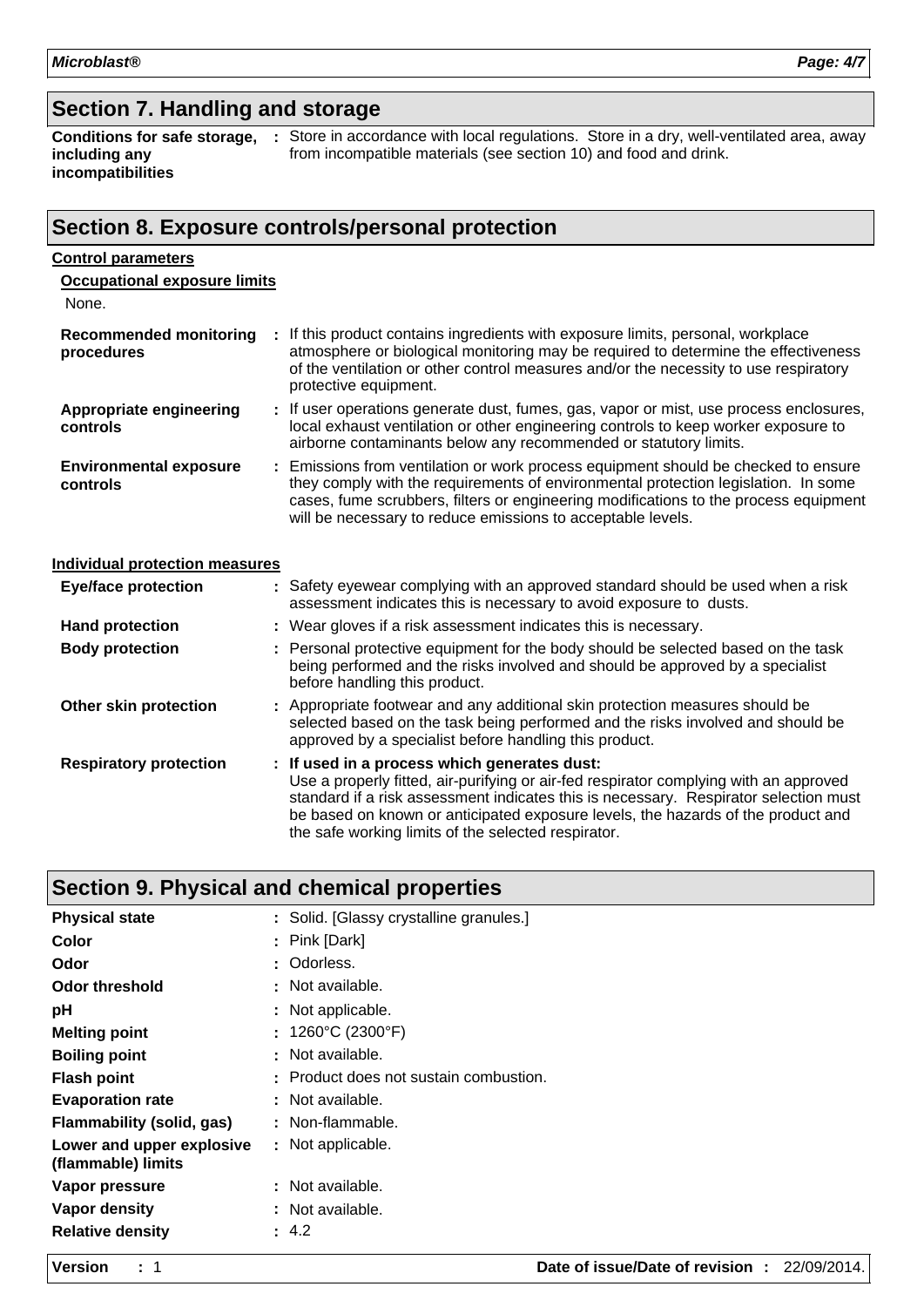# **Section 9. Physical and chemical properties**

| <b>Solubility</b>                                 | : Insoluble in the following materials: cold water and hot water. |
|---------------------------------------------------|-------------------------------------------------------------------|
| <b>Partition coefficient: n-</b><br>octanol/water | : Not applicable.                                                 |
| <b>Auto-ignition temperature</b>                  | : Not applicable.                                                 |
| <b>Decomposition temperature</b>                  | : Not available.                                                  |
| <b>Viscosity</b>                                  | : Not applicable.                                                 |

| <b>Section 10. Stability and reactivity</b>  |                                                                                                                       |  |
|----------------------------------------------|-----------------------------------------------------------------------------------------------------------------------|--|
| <b>Reactivity</b>                            | : No specific test data related to reactivity available for this product or its ingredients.                          |  |
| <b>Chemical stability</b>                    | : The product is stable.                                                                                              |  |
| <b>Possibility of hazardous</b><br>reactions | : Under normal conditions of storage and use, hazardous reactions will not occur.                                     |  |
| <b>Conditions to avoid</b>                   | : Incompatible with some strong acids.                                                                                |  |
| Incompatible materials                       | : Strong inorganic and organic acids may release heavy metals, that are present in the<br>grit, into the environment. |  |
| <b>Hazardous decomposition</b><br>products   | : Under normal conditions of storage and use, hazardous decomposition products<br>should not be produced.             |  |

# **Section 11. Toxicological information**

| Information on the likely<br>routes of exposure                                          |  | : Inhalation of dust.                                                                                                       |
|------------------------------------------------------------------------------------------|--|-----------------------------------------------------------------------------------------------------------------------------|
| <b>Potential acute health effects</b>                                                    |  |                                                                                                                             |
| Eye contact                                                                              |  | : No significant irritation expected other than possible mechanical irritation.                                             |
| <b>Inhalation</b>                                                                        |  | : No effect when product is in its virgin state.                                                                            |
|                                                                                          |  | If used in a process which generates dust, no significant irritation expected other<br>than possible mechanical irritation. |
| <b>Skin contact</b>                                                                      |  | : None identified.                                                                                                          |
| Ingestion                                                                                |  | : None identified.                                                                                                          |
|                                                                                          |  | Symptoms related to the physical, chemical and toxicological characteristics                                                |
| Eye contact                                                                              |  | : Adverse symptoms may include the following:<br>pain<br>watering<br>redness                                                |
| <b>Inhalation</b>                                                                        |  | : No effect when the product is in its virgin state.                                                                        |
|                                                                                          |  | If used in a process which generates dust, exposure can cause coughing, chest<br>pains and difficulty in breathing.         |
| <b>Skin contact</b>                                                                      |  | : No specific data.                                                                                                         |
| Ingestion                                                                                |  | : No specific data.                                                                                                         |
| Delayed and immediate effects and also chronic effects from short and long term exposure |  |                                                                                                                             |
| <b>Short term exposure</b>                                                               |  |                                                                                                                             |
| <b>Potential immediate</b><br>effects                                                    |  | : No specific data.                                                                                                         |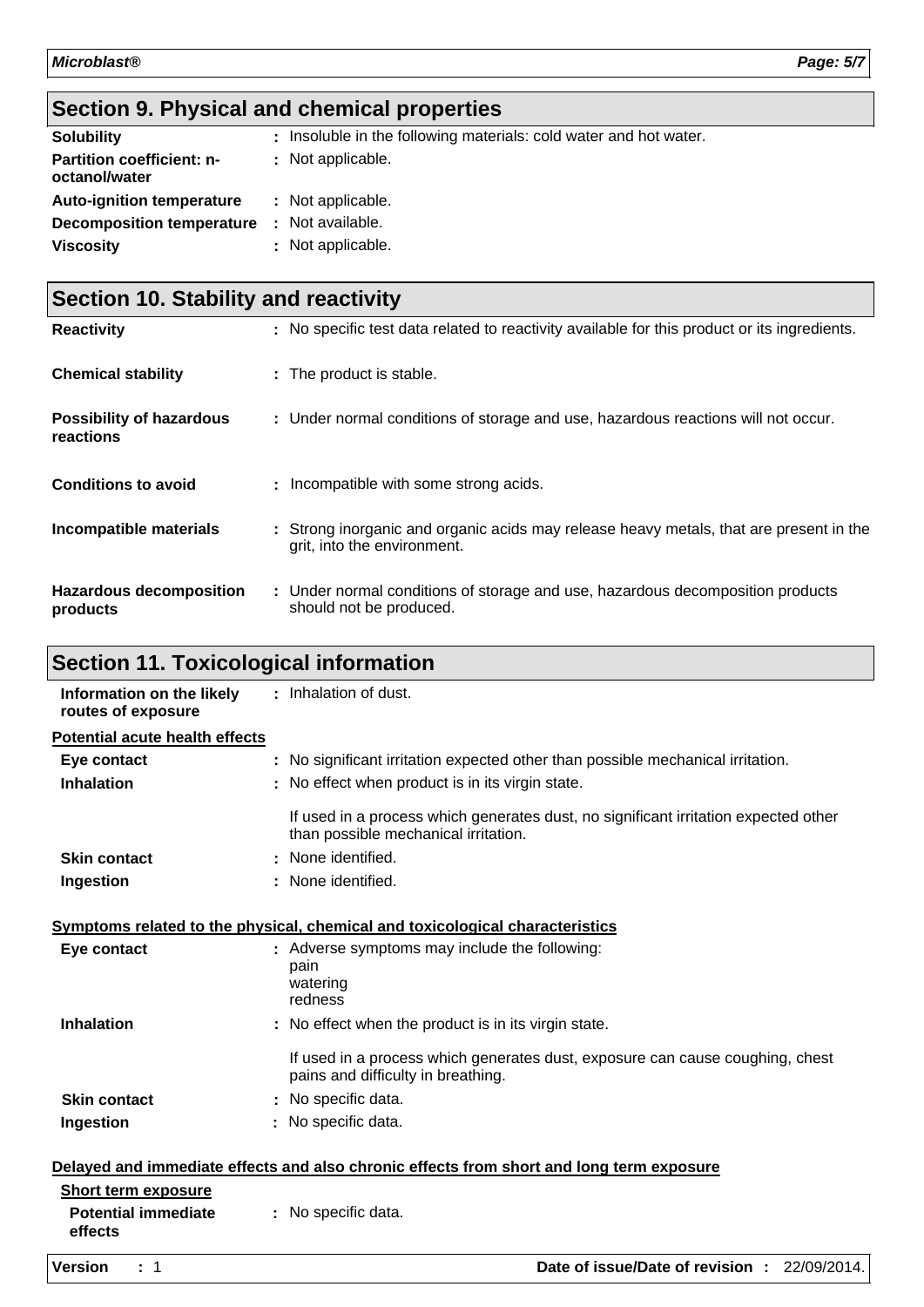## **Section 11. Toxicological information**

| <b>Potential delayed effects</b>        | : No specific data.                                 |  |  |  |
|-----------------------------------------|-----------------------------------------------------|--|--|--|
| Long term exposure                      |                                                     |  |  |  |
| <b>Potential immediate</b><br>effects   | : No specific data.                                 |  |  |  |
| <b>Potential delayed effects</b>        | : No specific data.                                 |  |  |  |
| <b>Potential chronic health effects</b> |                                                     |  |  |  |
| General                                 | : No known significant effects or critical hazards. |  |  |  |
| Carcinogenicity                         | : No known significant effects or critical hazards. |  |  |  |
| <b>Mutagenicity</b>                     | : No known significant effects or critical hazards. |  |  |  |
| <b>Teratogenicity</b>                   | : No known significant effects or critical hazards. |  |  |  |
| <b>Developmental effects</b>            | : No known significant effects or critical hazards. |  |  |  |
| <b>Fertility effects</b>                | : No known significant effects or critical hazards. |  |  |  |

#### **Numerical measures of toxicity**

**Acute toxicity estimates**

No specific data.

## **Section 12. Ecological information**

#### **Toxicity**

No specific data.

#### **Persistence and degradability**

No specific data.

#### **Bioaccumulative potential**

No specific data.

#### **Mobility in soil**

| Soil/water partition<br>coefficient (K <sub>oc</sub> ) | : No specific data.                                                            |
|--------------------------------------------------------|--------------------------------------------------------------------------------|
| <b>Mobility</b>                                        | : Low mobility of hazardous heavy metal content in soil and water is expected. |

#### **Other adverse effects**

No known significant effects or critical hazards.

## **Section 13. Disposal considerations** Non-hazardous product. The product in its virgin state can be disposed to a general waste landfill permitted in **Disposal methods :**

terms of the Department of Water Affairs and Forestry's minimum requirements for waste disposal to landfill, and the minimum requirements for the handling, classification and disposal of hazardous waste. However, if the product is used in a process which generates additional waste it can become contaminated by a secondary product (i.e. sandblasting on steel) will contaminate the product and therefore change the product classification.